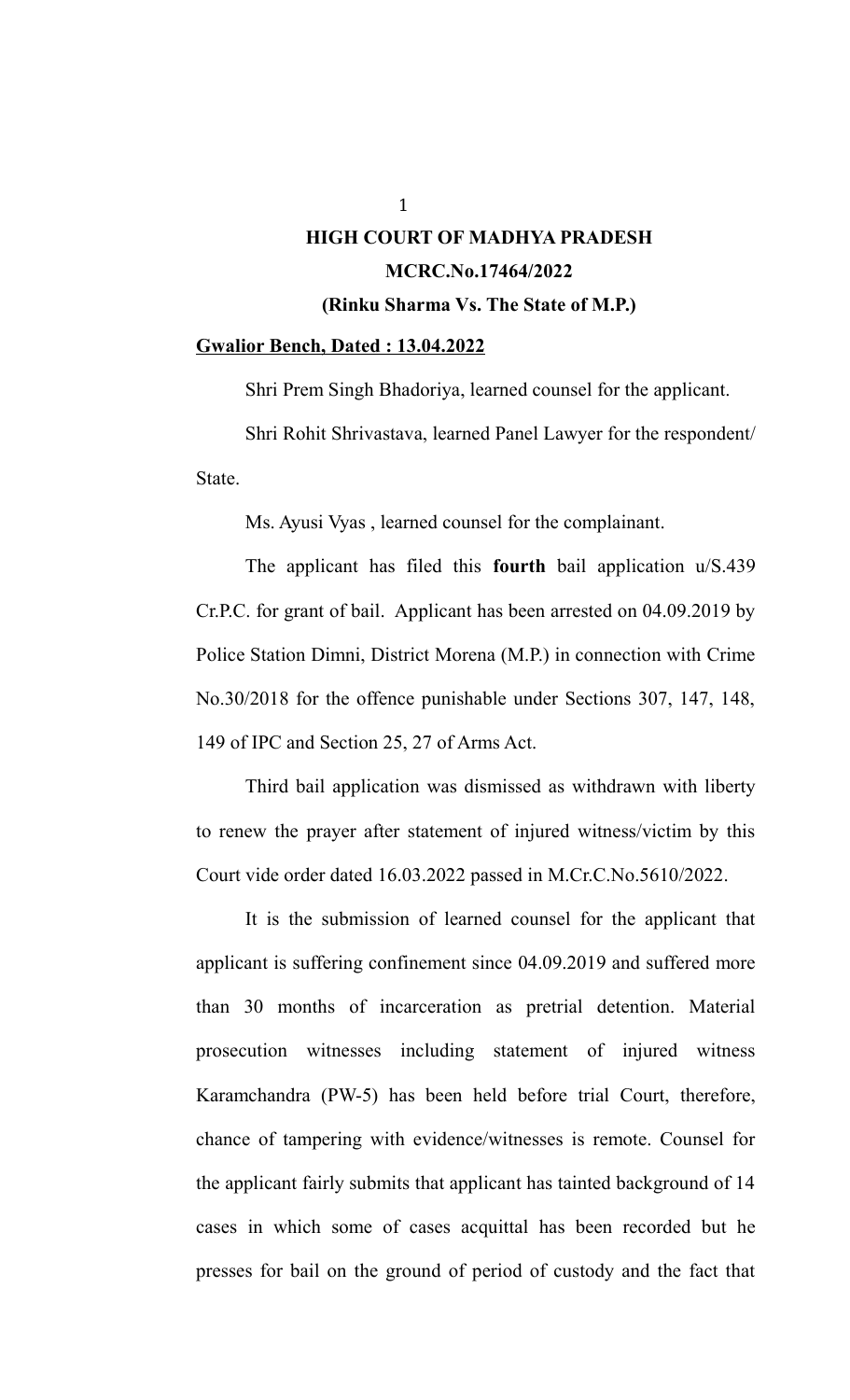material prosecution witnesses have been examined, however he undertakes that applicant shall not involve in criminal activities in future and would not be a source of embarrassment and harassment to the complainant side in any manner and would not move in their vicinity. Applicant further intends to perform some community service to purge himself out of the guilt felt by the applicant and to serve national/environmental/social cause. On these grounds, he prays for bail.

Learned counsel for the respondent/State opposed the prayer on the ground of criminal record of applicant and submitted that applicant may cause damage/injuries to the complainant side if he is released on bail. In case of bail, stringent conditions may be imposed.

Learned counsel for the complainant raised the point of criminal record of applicant and submitted that he may cause embarrassment and harassment to the complainant side if he releases on bail.

Heard learned counsel for the parties and perused the documents appended thereto.

Considering the submissions and specially the fact that material prosecution witnesses have been examined and applicant suffered long period of incarceration as pretrial detention, therefore this Court intends to allow the application but looking to his tainted criminal background, stringent conditions are being imposed over him. It is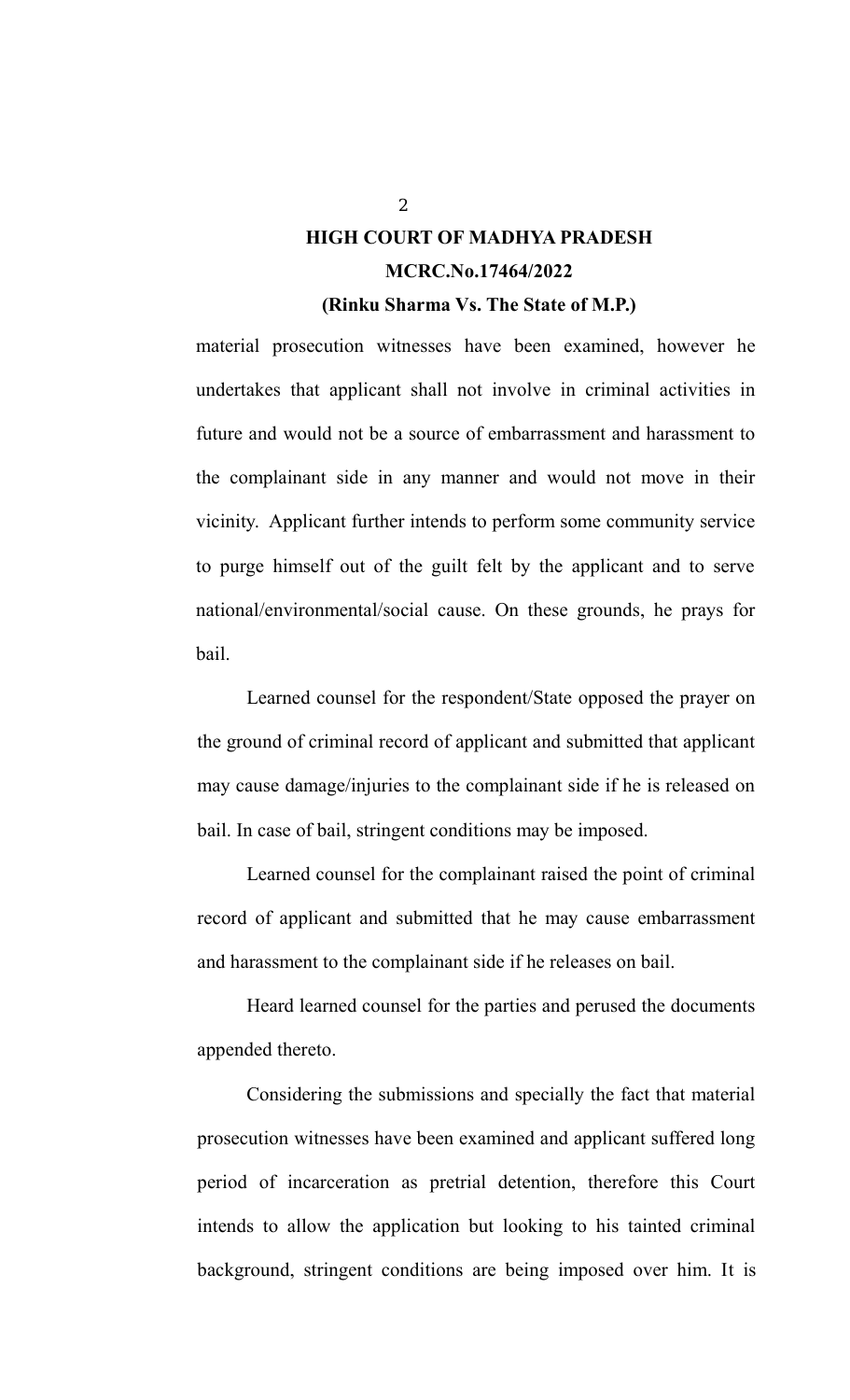hereby directed that the applicant shall be released on bail, on his furnishing personal bond of **Rs.1,00,000/- (Rupees One Lac Only) alongwith two solvent sureties** like amount to the satisfaction of trial Court.

This order will remain operative subject to compliance of the following conditions by the applicant :-

1. The applicant will comply with all the terms and conditions of the bond executed by him;

2. The applicant will cooperate in the investigation/trial, as the case may be;

3. The applicant will not indulge himself in extending inducement, threat or promise to any person acquainted with the facts of the case so as to dissuade him from disclosing such facts to the Court or to the Police Officer, as the case may be;

4. The applicant shall not commit an offence similar to the offence of which he is accused;

5. The applicant will not be a source of embarrassment or harassment to the complainant party in any manner and applicant will not seek unnecessary adjournments during the trial;

6. The applicant will not leave India without previous permission of the trial Court/Investigating Officer, as the case may be;

**7. The applicant shall not move in the jurisdiction of**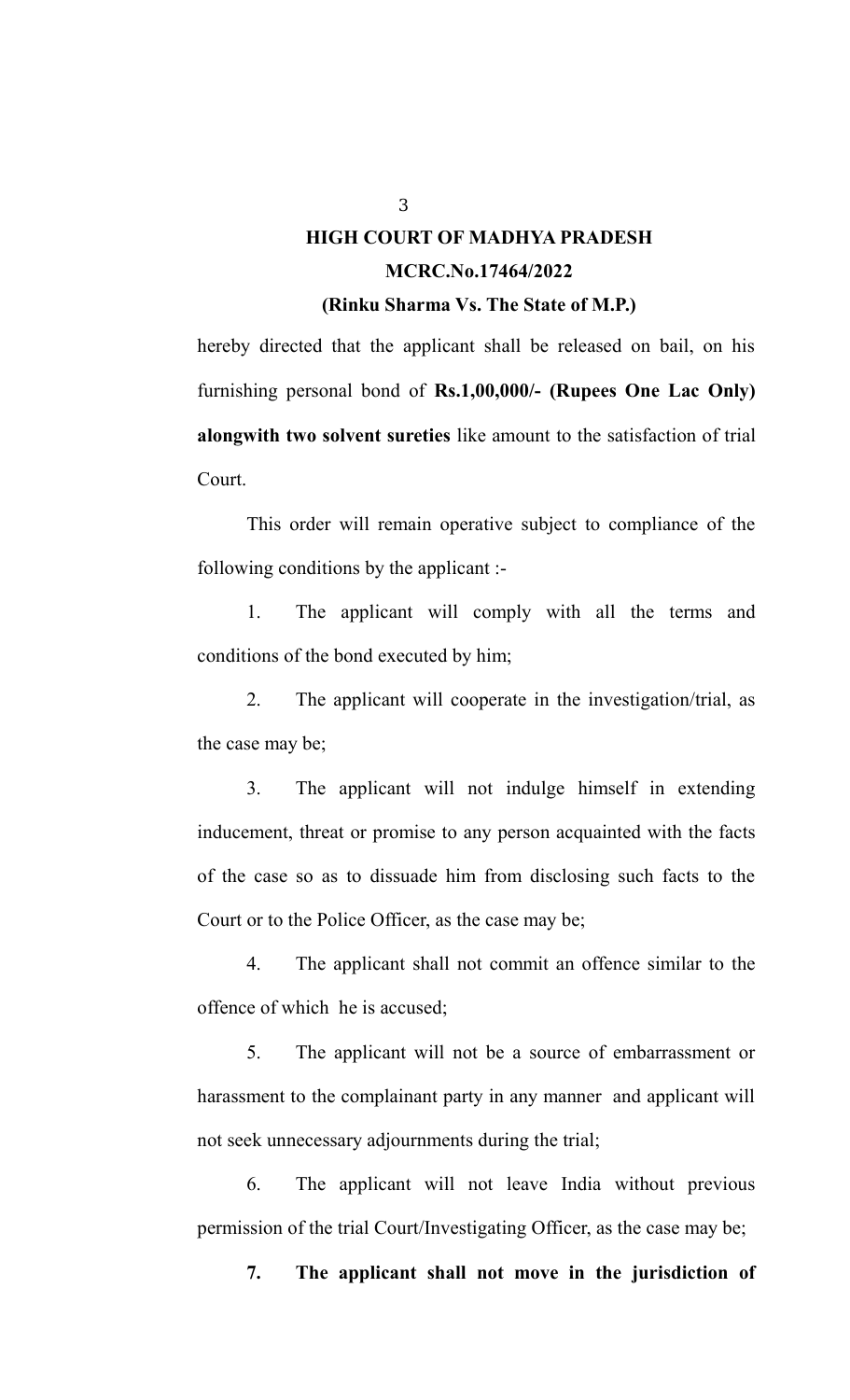Police Station Dimni, District Morena till conclusion of trial and

would not be a source of embarrassment and harassment to the complainant side in any manner either in person or by somebody or through electronic or other devices, else benefit of bail shall be immediately withdrawn.

8. Applicant shall mark his presence on first and fifteenth day of every month before the Police Station Kotwali, District Morena, till conclusion of trial.

 $9<sub>1</sub>$ एतद द्वारा यह निर्देशित किया जाता है कि आवेदक 10 **पौधों का** (यथासंभव कोई भी फल देने वाले पेड़ अथवा नीम / पीपल जैसे पेड़) रोपण करेगा तथा उसे अपने आस पड़ोस में पेड़ों की सूरक्षा की व्यवस्था करनी होगी ताकि पौधे सुरक्षित रह सके। आवेदक का यह कर्तव्य है कि न केवल पौधों को लगाया जाऐ, बल्कि उन्हें पोषण भी दिया जाए। "वृक्षारोपण के साथ, वृक्षापोषण भी आवश्यक है।'' आवेदक संभवतः ६–८ फीट ऊॅंचे पौधे / पेड़ों को 3-4 फीट गड़ढा करके लगायेगा ताकि वे शीघ्र ही पूर्ण विकसित हो सकें। अनुपालन सुनिश्चित करने के लिए, आवेदक को रिहा किये जाने की दिनांक से 30 दिनों के भीतर संबंधित विचारण न्यायालय के समक्ष वृक्षों / पौधों के रोपण के सभी फोटो प्रस्तुत करना होगें। तत्पश्चात्, विचारण के समापन तक हर तीन महीने में आवेदक के द्वारा विचारण न्यायालय के समक्ष प्रगति रिपोर्ट प्रस्तुत की जाएगी ।

वृक्षों की प्रगति पर निगरानी रखना विचारण न्यायालय का कर्तव्य है

 $\overline{4}$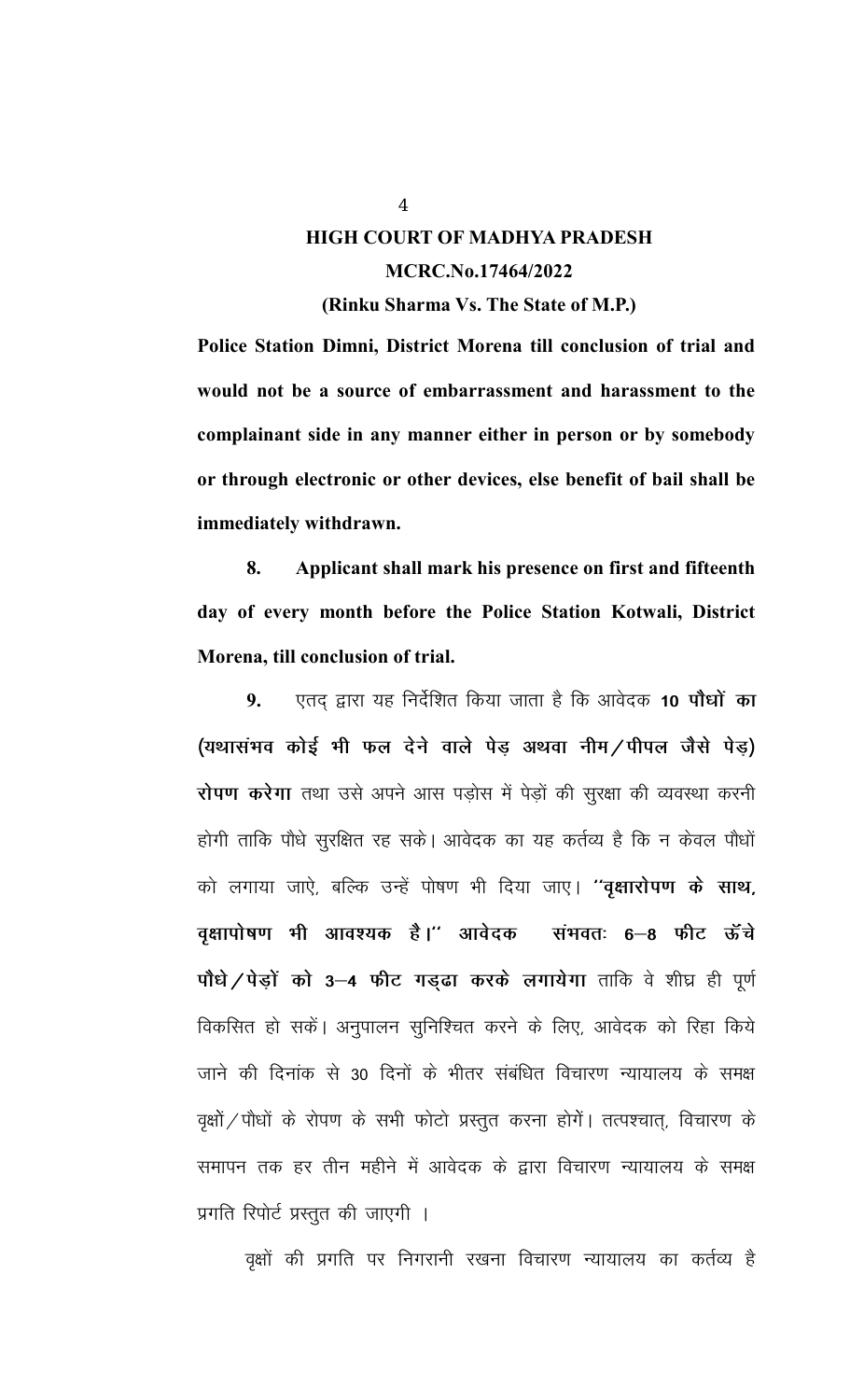क्योंकि पर्यावरण क्षरण के कारण मानव अस्तित्व दांव पर है और न्यायालय अनुपालन के बारे में आवेदक द्वारा दिखाई गई किसी भी लापरवाही को नजर अंदाज नही कर सकता है। इसलिए आवेदक को पेड़ों की प्रगति और आवेदक) द्वारा अनुपालन के संबंध में एक रिपोर्ट प्रस्तुत करने के लिए निर्देशित किया जाता है एवं आवदेक द्वारा किये गये अनुपालन की एक संक्षप्ति रिपेार्ट इस न्यायालय के समक्ष प्रत्येक तीन माह में (अगले छः महीनों के लिए) रखी जायेगी जिसे कि "निर्देश" शीर्ष के अंतर्गत रखा जाएगा।

वृक्षारोपण में या पेड़ों की देखभाल में आवेदक की ओर से की गई कोई भी चूक आवेदक को जमानत का लाभ लेने से वंचित कर सकती है।

आवेदक को अपनी पसंद के स्थान पर इन पौधों / पेडों को रोपने की स्वतंत्रता होगी, यदि वह इन रोपे गये पेडों की ट्री गार्ड या बाड़ लगाकर रक्षा करना चाहता है, तो वह अपने स्वंय के व्यय पर यह करने के लिये स्वतंत्र होगा।

इस न्यायालय द्वारा यह निर्देश एक परीक्षण प्रकरण के तौर पर दिए गए हैं ताकि हिंसा और बुराई के विचार का प्रतिकार, सृजन एवं प्रकृति के साथ एकाकार होने के माध्यम से सामांजस्य स्थापित किया जा सकें। वर्तमान में मानव अस्तित्व के आवश्यक अंग के रूप में दया, सेवा, प्रेम एवं करूंणा की प्रकृति को विकसित करने की आवश्यकता है क्योंकि यह मानव जीवन की मूलभूत प्रवृतियां हैं और मानव अस्तित्व को बनाए रखने के लिए इनका पुनर्जीवित होना आवश्यक है।

''यह प्रयास केवल एक वृक्ष के रोपण का प्रश्न न होकर बल्कि एक विचार के अंकुरण का है।"